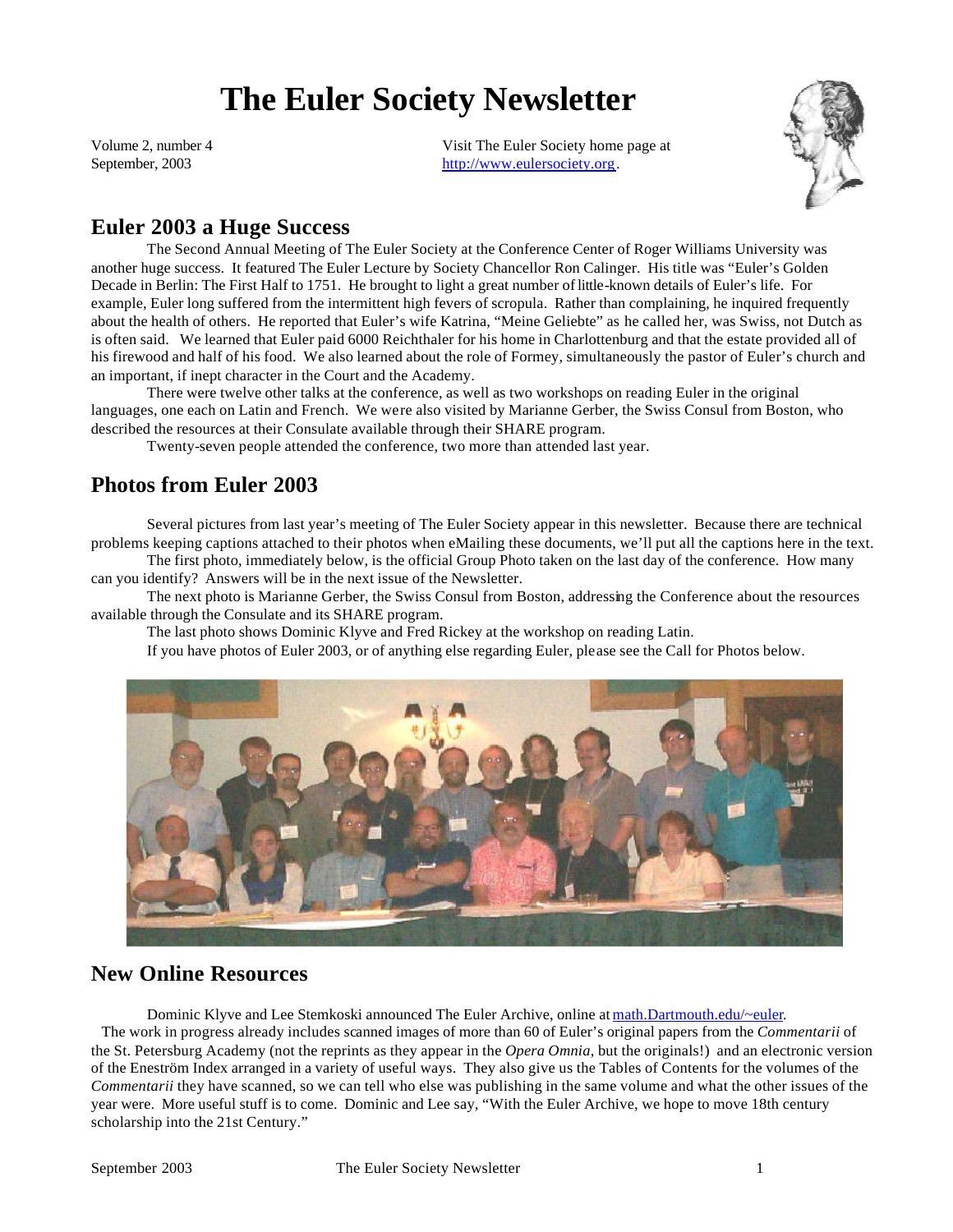As Roger Godard mentioned in Rhode Island, the Berlin-Brandenburgische Akademie der Wissenschaften has put on line at http://www.bbaw.de a great number of their early serial publications, including the elusive *Miscellanea Berolinensia ad incrementum scientiarum, ex scriptis Societati Regiae Scientiarum exhibitis edita* and the *Histoire de l'Académie Royale des Sciences et Belles Lettres*. The *Miscellanea Berolinensia* contains half a dozen of Euler's papers, while the *Histoire* contains over a hundred. All of them are rather hard to find. Here, too, full Tables of Contents are on line, as well as the full contents of each volume, so you can read some of the published works of scholars not as well known as Euler. The index of their historical on line publications is at http://www.bbaw.de/pub/historisch.html.

Euler's elementary arithmetic textbook the *Rechenkunst* is on line (in German) at Christian Siebeneicher's site at www.mathematik.uni-bielefeld.de/~sieben/euler/rechenkunst.html.

Over 70,000 digital documents are on line at France's Bibliothèque nationale at http://gallica.bnf.fr . These include ten apparently random volumes of the *Opera Omnia*, I.2, I.7, I.8, I.17, I.18, I.20, I.21, II.1, II.2, and III.1, two of Euler's papers, and French and Latin editions of the *Introductio.*

# **Euler, Switzerland and 2007: A shared vision of the Swiss Ministry of the Interior and The Euler Society**

by John Glaus

Marianne Gerber, the Swiss Consul from Boston was invited to Euler 2003 at Roger Williams University by The

Euler Society's Executive Committee to foster a dialogue between Euler's country of origin and our nascent society. Marianne informed the Euler 2003 attendees of Switzerland's mission in the United States in general but to Boston in particular. Switzerland is represented in the Boston area through its consulate SHARE, which is the acronym for Swiss House for Advanced Research and Education. The concept of providing services beyond the traditional visa and passport and "home away from home" services of most Consulates is the direct result of Switzerland's desire to cast itself into a role as the economic and intellectual global powerhouse. What has facilitated the way in which Switzerland has been historically? It is because Switzerland is a natural resource-poor country with a talented and able workforce that has taken advantage of its cultural stability and positioned itself in the world community after more than seven centuries as Europe's second oldest democracy after Iceland.

The Euler Society approached Swiss House in early 2002 to accommodate Euler 2002 and realized that the venue was not large enough for our needs; Marianne contacted us in early July 2003 and advanced the idea that The Euler Society and Swiss House had mutually beneficial talents which could be used to the greater purpose of promoting Leonhard Euler and Switzerland. It was with that in mind that Marianne was able to inform us on how best to initiate a project by offering the Swiss House facilities for a smaller meeting and "virtual" transatlantic conference with colleagues at the University of Basel, the Editors of Euler's *Opera Omnia* at Birkhauser and any of a number of research persona involved in the study and dissemination of Euler's work. This would include Ruediger Thiele, vice-



president of The Euler Society and Michael Raith, minister of the Reformed Methodist Church and Euler scholar of Riehen, the village where Euler grew up.

As Euler's tercentenary approaches in 2007, we as a society will begin to sense the encompassing importance of Euler's reach by noting the presence of other organizations and learned societies, individual researchers, students and the naturally curious to whom a very cordial hand of support should be given not only by our own society and the United States but by Basel, St. Petersburg and Berlin.

Information on the resources at Swiss House and at SARE-Boston is on line at http://creativeswitzerland.com.

# **At the Bookstore**

# **Two books on Russian Science, reviewed by Dominic Klyve**

Writings in English about the Russian Scientific establishment are few and far between, and even among these it is difficult to find a work which focuses on the life and times of Euler. The most recent addition to the spartan collection is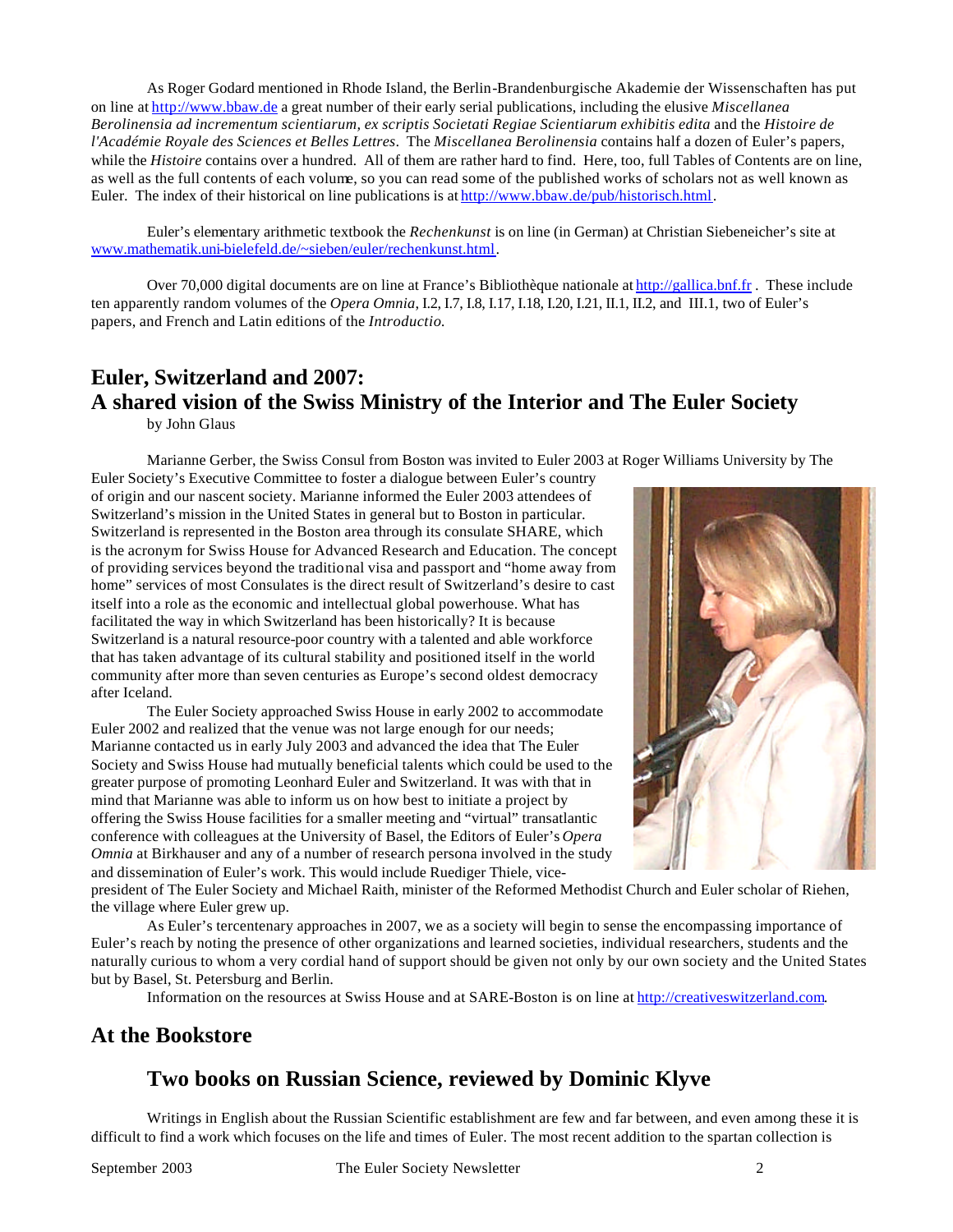Graham's "Science in Russian and the Soviet Union." Though well-written and readable, the focus is on the science of the Soviet Union, and only one chapter spans all of Russia's history through 1800 (Euler appears on pp 29 and 30 only).

Probably the most comprehensive and most scholarly of the works is Vucinich's "Science in Russian Culture". 'Volume 1: a history to 1860', contains 20 or 30 pages about the formation and early workings of the Saint Petersburg Academy, and about Euler's place there. His dealings with various Czars, Czarinas, and Academy Presidents are given more time then Euler's science, and the information is quite interesting. Random fact I learned: The President of the Academy from 1734-1740 was Baron Johann Albrecht Korf. (Euler's eldest son Johann Albrecht was born in 1734).

Vucinich concludes his section on Euler with some information on his students. As so often seems to be the case, this Russian side of Euler's work has been much ignored -- not one of Euler's Russian students appears on the Mathematics Genealogy Project, for example. Eight of Euler's "disciples" are named (Johann Euler, Petr Inokhodtsev, Wolfgang Krafft, Anders Lexell, Nicolaus Fuss, Mikhail Golovin, S. K. Kotel'nikov, and Stepan Rumovskii. Should we tell the Mathematical Genealogy Project about these people?) Their work consisted more in teaching, writing math textbooks, modernizing the public school curricula, and amplifying Euler's work. Vucinich writes:

Euler's students were a powerful link between Euler and Russia's great mathematicians of the nineteenth century. They gave continuity and necessary vigor to the development of a profound mathematical tradition in Russia. In [sic] was because of them that Russia recognized Euler's greatness and paid him deserved homage. While Euler was still alive, the Academy commissioned a recognized artist to execute a mural in the Assembly Hall, representing allegorically the Wisdom of Geometry and including as part of the composition the formulas of Euler's theory of Lunar motion....

Vucinich's book is a worthwhile read for anyone looking for a scientific and cultural context in which to put Euler's work.

**Publication Data**: *Science in Russia and the Soviet Union: a short history*, Loren R. Graham. Cambridge University Press, 1993.

*Science in Russian Culture: a history to 1860*, Alexander Vucinich. Stanford University Press, 1963.

# **Legal Status**

Chancellor Ron Calinger and Treasurer Mary Ann McLoughlin announced that The Euler Society legally exists in the eyes of the United States Government. This gives the Society the right to do certain kinds of business, including opening a bank account and cashing all those checks that Members have been sending. Our status will be reviewed in about five years. Thanks to Ron and Mary Ann for all their hard work on this. It is virtually impossible for an organization such as ours to survive without this kind of legal status.

# **Proceedings Deadline**



Items for the Proceedings of Euler 2003 should reach the

Editor by October 1, 2003. Preferred format is as a Word document. Second choice is a .pdf, and third is as paper. EMail to esandifer@earthlink.net or send by StampMail to Ed Sandifer, 3 Juniper Road, Newtown, CT 06470, USA.

Items received in .doc format will appear in the Proceedings both in .doc format and in .pdf format. We will try also to put them in .html format, but there may be insurmountable technical difficulties.

# **Upcoming Events**

# **Euler 2004 – Countdown to the Tercentenary**

The Euler Society will return to the Conference Center at Roger Williams University for Euler 2004. As in 2003, the meeting will begin with a Sunday evening reception, and will extend to noon on Wednesday. The dates will be August 8 to 12.

Registration procedures will be very similar to those for Euler 2003. Abstracts will be due on May 1.